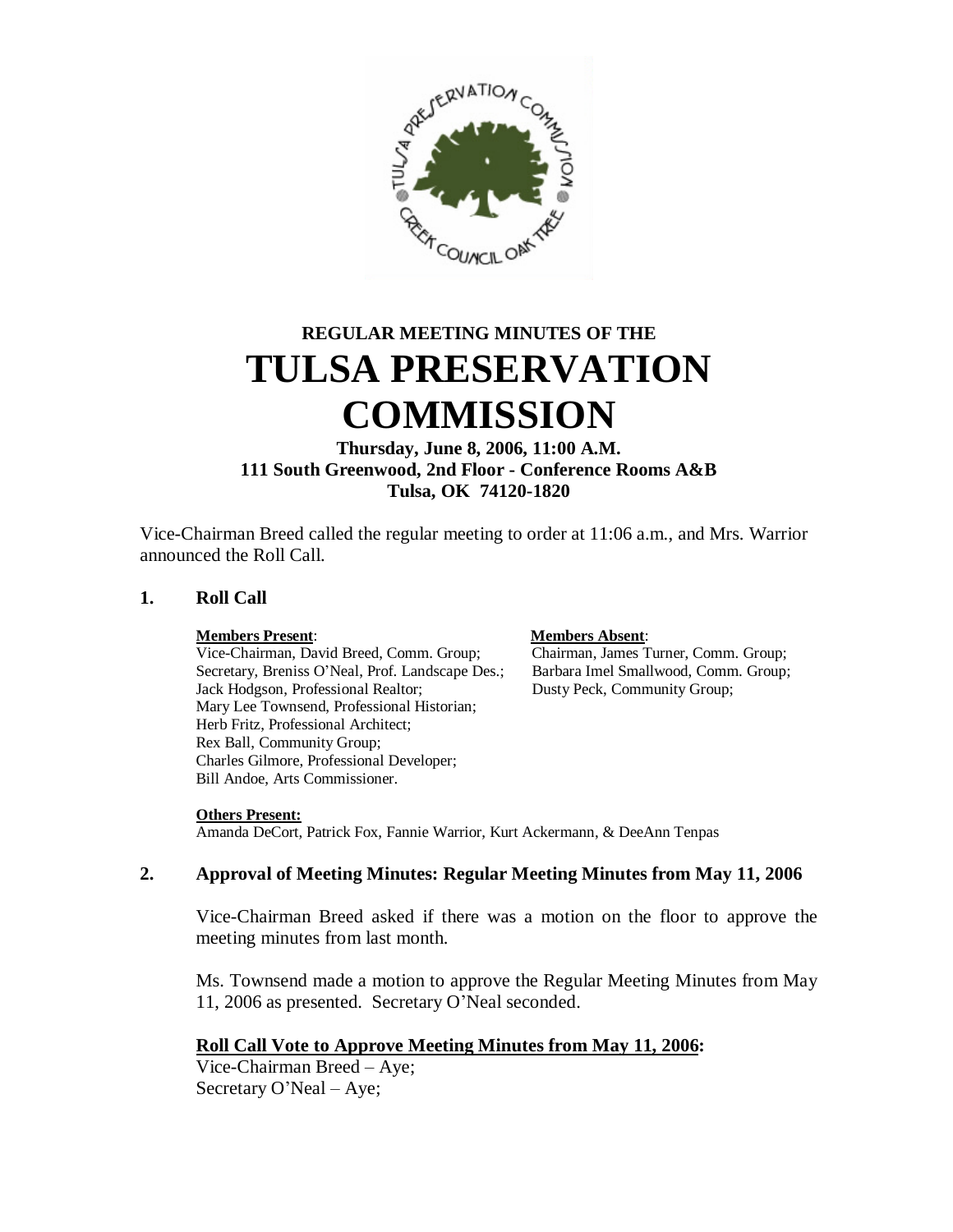Herb Fritz  $-$  Aye; Charles Gilmore - Aye; Jack Hodgson – Aye; Mary Lee Townsend – Aye; Rex Ball –Aye; Bill Andoe – Aye;  $&$ Dusty Peck –**Abstain.** The motion was **Approved by Majority by members present and voting.**

## **3. Unfinished Business**

#### **A. Historic Preservation Committee Report**

## **i. Announcement of Conflict of Interest**

Vice-Chairman Breed asked the commission if anyone had a Conflict of Interest with the Certificate of Appropriateness (COA) Request that would be brought before the board for review. Members were instructed that the commissioner's name(s) would not be called when voting on the particular Certificate or Certificates of Appropriateness that he/she had a conflict of interest with. No one responded.

#### **ii. Applications for Certificate of Appropriateness**

Vice-Chairman Breed briefly informed the COA applicant of the COA processing procedures of how her proposal would be reviewed by the Tulsa Preservation Commission for a final determination.

Vice-Chairman Breed asked Mr. Fox to please give his presentation on COA agenda item #1, Dee Ann Tenpas at 1544 S. Gillette Avenue in Gillette.

**1) 1544 S. Gillette Avenue, Tulsa, OK 74104 (Gillette) Applicant: Dee Ann Tenpas – APPROVED W/CONDITIONS Request: Propose an addition of one (1) "domed" awning above the front door of the structure. Subcommittee Complete Application Date: June 6, 2006**

Mr. Fox presented Ms. Tenpas' Certificate of Appropriateness application to the commission. Photographs and drawings were available for review and a slide presentation was shown of the c. 1926 Tutor Revival home in Gillette.

Mr. Fox stated that Ms. Tenpas plans to add a residential domed awning above the front door of the structure. Photograph copies from a brochure by Awnings of Tulsa, Inc., were distributed to the members for review. The materials that Ms. Tenpas has selected were distributed for the members to review the primary color and the trim color of the awning.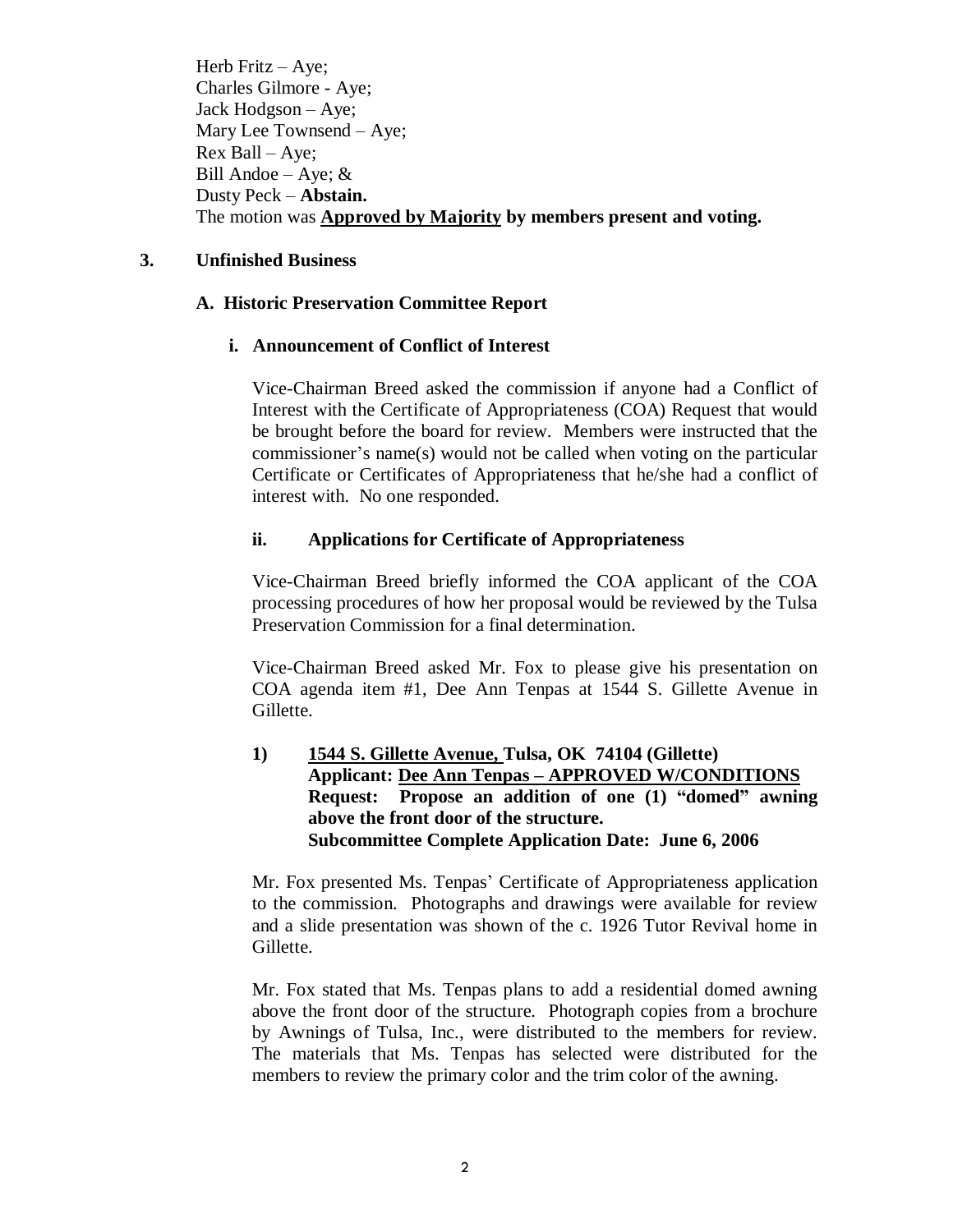Vice-Chairman Breed asked Secretary O'Neal to please announce the COA Subcommittee's recommendation(s) on Ms. Tenpas' proposal.

Secretary O'Neal stated that the COA Subcommittee found Ms. Tenpas' application to be complete. She stated that the subcommittee recommended a unanimous vote at the June 6, 2006 meeting to approve Ms. Tenpas'application under the following conditions:

• That the existing light fixture remain in its place

Secretary O'Neal stated that the Subcommittee's decision to recommend approval of this proposal was based on the appropriate design guidelines for Rehabilitation in the Gillette district; and that she would like to move for an approval. Ms. Townsend seconded.

Vice-Chairman Breed asked Ms. Tenpas if she had any comments to make or add to the proposal. Ms. Tenpas stated that she did not, only that she's happy since the board is in the process of voting to approve her application.

Vice-Chairman Breed opened the floor to the commission for discussion. Hearing none, he asked Mrs. Warrior to please call roll.

### **Roll Call Vote to approve Ms. Tenpas'application with conditions:**

Vice-Chairman Breed – Aye; Secretary O'Neal – Aye; Herb Fritz – Aye; Charles Gilmore - Aye; Jack Hodgson – Aye; Mary Lee Townsend – Aye; Rex Ball – Aye; Bill Andoe – Aye;  $&$ Dusty Peck – Aye. The motion was **Approved Unanimously by members present and voting.**

*The Tulsa Preservation Commission Approved Ms. Tenpas' proposal based on Section I, Windows & Doors, 1.2.7 & 1.2.8 for Guidelines for Rehabilitation in the Gillette Historic District.*

### **B. Rules and Regulations**

Vice-Chairman Breed asked Mr. Gilmore if he would comment or give a report on considering amending TPC Rules and Regulations Article VI, Section 3C.

### **i. Consider amending TPC Rules & Regulations Article VI, Section 3C**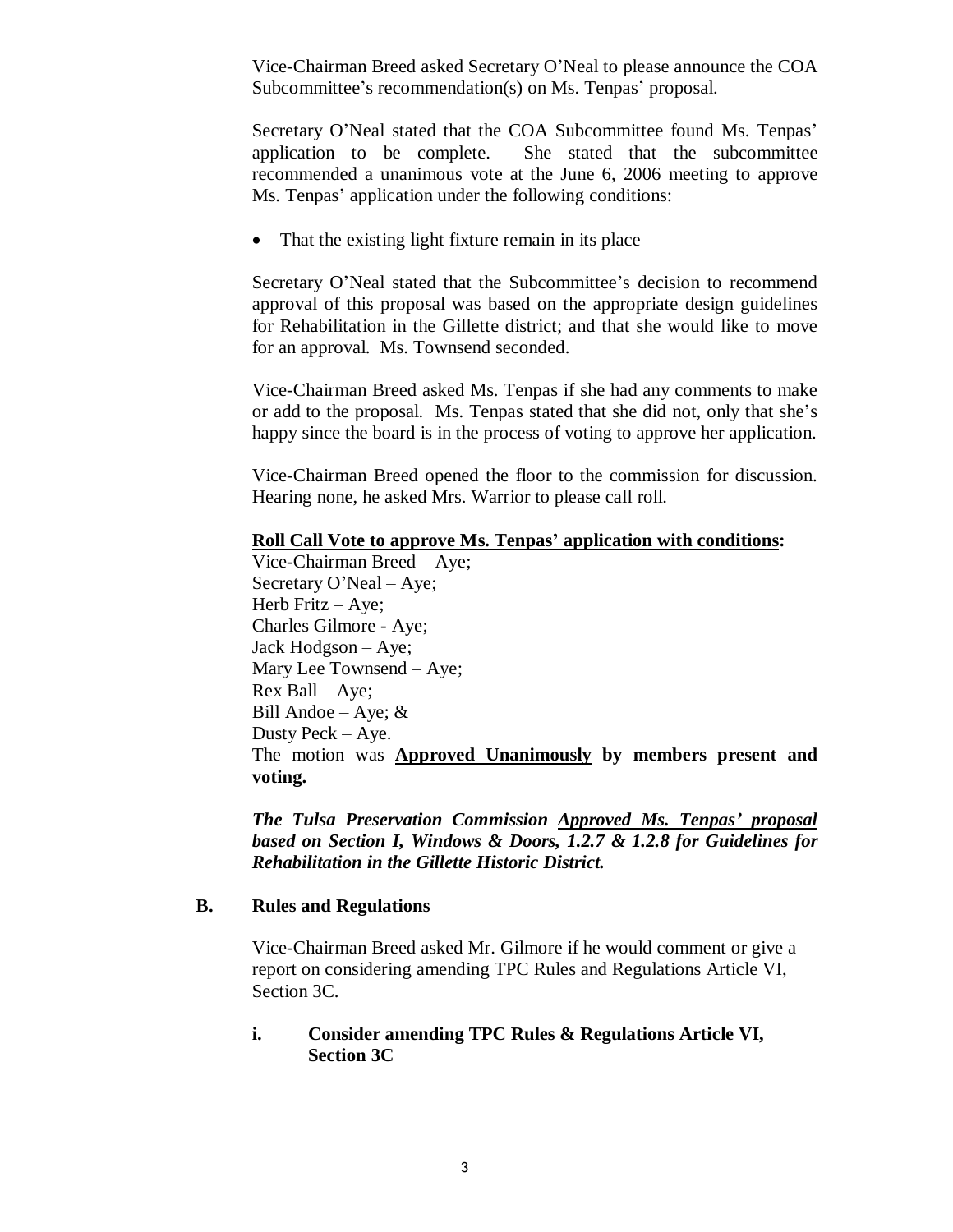Mr. Gilmore, Chairperson of the Rules & Regulations Committee, stated that he has been informed by staff that the COA Subcommittee has been having problems getting a professional TPC quorum recently. He stated that staff has informed him that since the TPC Rules and Regulations have been amended to require two (2) professional TPC members attend the COA Subcommittee meetings, staff have had to call TPC members in to attend meetings at the last minute in order to meet quorum requirements.

After the Commission discussed considering amending the TPC Rules & Regulations Article VI, Section 3C, Mr. Ball made a motion to amend the TPC Rules & Regulations Article VI, Section 3C, to state:

• No action may be taken by the COA Subcommittee unless three (3) members of the Preservation Commission are present, at least one (1) of which shall be a member of the Professional Group, as described in Section 1052.B (Composition) of the Ordinance.

Mr. Gilmore seconded.

#### **Roll Call Vote to amend TPC Rules & Regulations Article VI, Section 3C:**

Vice-Chairman Breed – Aye; Secretary O'Neal – Aye; Herb Fritz – Aye; Charles Gilmore - Aye; Jack Hodgson – Aye; Mary Lee Townsend – Aye; Rex Ball – Aye; Bill Andoe – Aye;  $&$ Dusty Peck – Aye. The motion was **Approved Unanimously by members present and voting.**

# **B. Program Planning & Neighborhood Conservation**

Mr. Ball, Chairperson of the Program Planning & Neighborhood Conservation Committee, reported that the Committee met recently to prioritize its plans and set up a system for press releases. Mr. Ball stated that the TPC Chair will soon meet with the Editorial Board of the Tulsa World, with the assistance of former Commissioner John Hamill of Tulsa Public Schools. Mr. Ball asked staff if the letters Chairman Turner authorized to be written to Jim Norton from DTU (Downtown Unlimited, Inc.) and Bruce Bolzle from KMO Development were mailed out. Ms. DeCort stated that the letters had been mailed.

#### **4. Absence Report**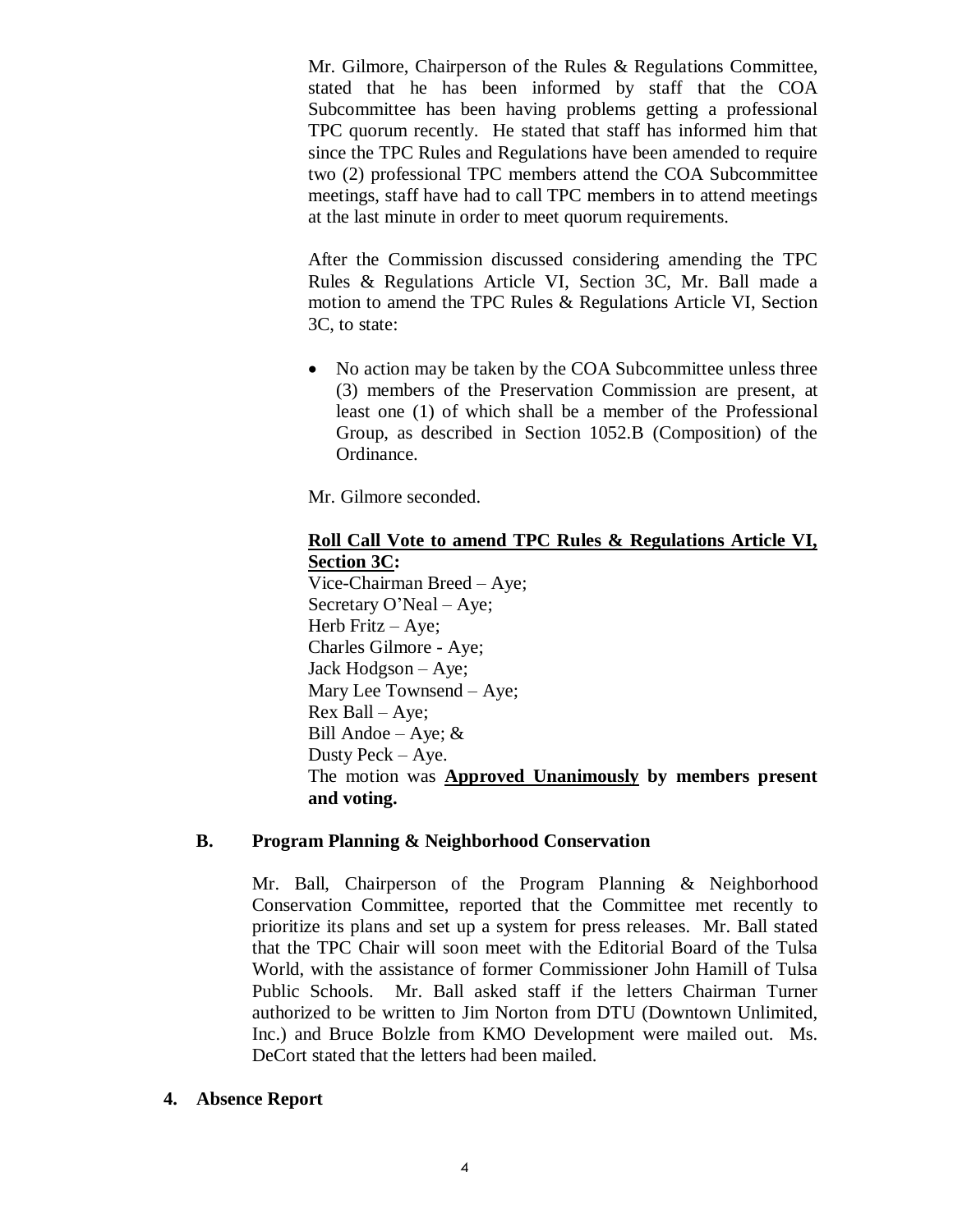Vice-Chairman Breed announced that the Commission has had two (2) TPC professional members resign. He stated that John Hamill (TPS Professional Representative) resigned on April 24, 2006 due to his recent residential move to Jenks. Vice-Chairman Breed stated that Chuck Chastain (Professional Banker) resigned on June 7, 2006 due to a significant change in his job responsibilities that prevent him from continuing to serve on this board.

Members of the Commission stated that they believe that after losing two (2) professional TPC members from the board, the Commission will suffer when trying to constitute a professional quorum for regular and special meetings. Ms. DeCort stated that she has been in contact with the Mayor's Office and passed along several persons recommended for the Mayor to consider for appointment.

Vice-Chairman Breed stated that there was one other item related to the absence report that he would like to bring to the Commission's attention. He stated that when a TPC member has missed four (4) or more Preservation Commission meetings (including regular and special meetings) during the calendar year, that he or she is putting himself or herself in jeopardy of continuing to remain on the Tulsa Preservation Commission. Vice-Chairman Breed reminded Mr. Hodgson (Professional Real Estate Broker) that he has had several unexcused absences in 2006; and that he is putting himself in jeopardy of not being reappointed to the Commission by the Mayor's Office.

### **5. Chair Report**

Vice-Chairman Breed announced that Chairman Turner was unable to attend the meeting this morning due to a job conflict. He asked staff if Chairman Turner asked them to report anything for him to the Commission.

Ms. DeCort stated that she had some information to report that Chairman Turner asked her to share with the Commission. Ms. DeCort stated that CORE's (**C**urrent **O**pportunities to **R**einvest & **E**nergize Downtown Tulsa) recommendations have been given to the Tulsa Preservation Commission for review. She stated that their next step was to meet with Jim Norton, President of Downtown Unlimited, and members of the CORE group. Ms. DeCort stated that she spoke with Mr. Norton and he will be available to meet with Chairman Turner later this month. She then read a letter that was written to Mr. Norton by the Commission in response to his earlier letter to the TPC, stating that the TPC would seek input on the recommendations before taking action on them.

Ms. DeCort stated that Chairman Turner is scheduled to return to Tulsa on June 20th and that the TPC should schedule a Special Meeting about CORE's recommendations after his return. After briefly discussing this issue, the Commission scheduled a Special Meeting for Thursday, June 29, 2006 at 11:00 a.m., in Conference Rooms A&B. Ms. DeCort asked the members to please try to make every effort to attend the meeting.